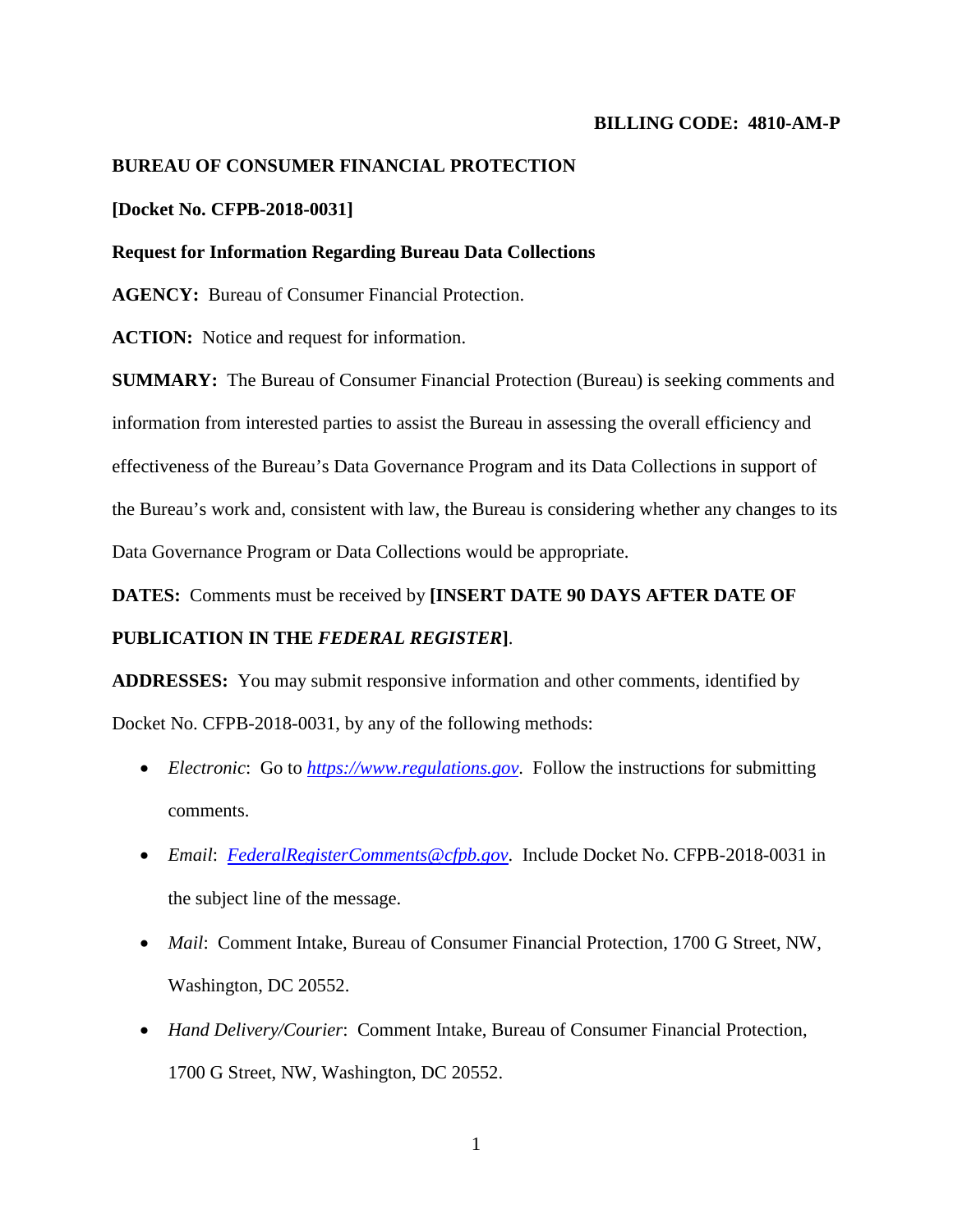*Instructions*: The Bureau encourages the early submission of comments. All submissions must include the document title and docket number. Please note the number of the topic on which you are commenting at the top of each response (you do not need to address all topics). Because paper mail in the Washington DC area and at the Bureau is subject to delay, commenters are encouraged to submit comments electronically. In general, all comments received will be posted without change to *[https://www.regulations.gov](https://www.regulations.gov/)*. In addition, comments will be available for public inspection and copying at 1700 G Street, NW, Washington, DC 20552, on official business days between the hours of 10:00 a.m. and 5:00 p.m. eastern time. You can make an appointment to inspect the documents by telephoning 202–435–7275.

All submissions in response to this request for information, including attachments and other supporting materials, will become part of the public record and subject to public disclosure. Proprietary information or sensitive personal information, such as account numbers or Social Security numbers, or names of other individuals, should not be included. Submissions will not be edited to remove any identifying or contact information.

**FOR FURTHER INFORMATION CONTACT:** Ren Essene, Data Policy Manager; and Suzan Muslu, Data Governance Specialist, at 202–435–7700. If you require this document in an alternative electronic format, please contact [CFPB\\_Accessibility@cfpb.gov.](mailto:CFPB_Accessibility@cfpb.gov)

#### **SUPPLEMENTARY INFORMATION:**

The Bureau of Consumer Financial Protection was created by the Dodd-Frank Wall Street Reform and Consumer Protection Act  $(Dodd-Frank Act)^{1}$  $(Dodd-Frank Act)^{1}$  $(Dodd-Frank Act)^{1}$  to implement and, where applicable, enforce Federal consumer financial law consistently to achieve certain specified ends. The Bureau collects, manages, and publishes information in the course of its activities pursuant

<span id="page-1-0"></span> <sup>1</sup> Public Law 111–203, 124 Stat. 1376 (2010).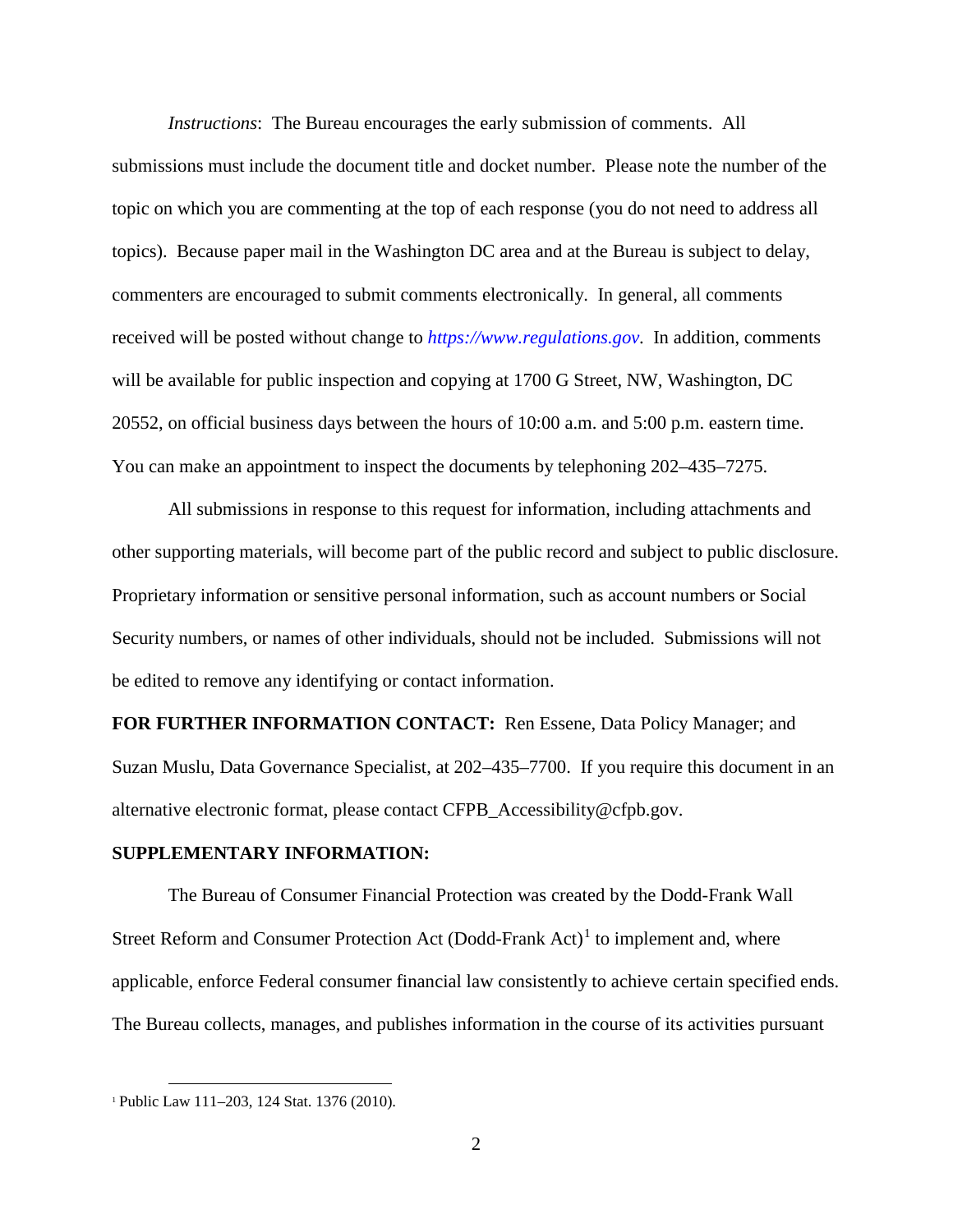to the Dodd-Frank Act and other statutes.Congress delineated six "primary functions" of the Bureau in the Dodd-Frank Act.<sup>[2](#page-2-0)</sup> Some of those functions expressly require the Bureau to collect data; in other instances, collecting data is integral to enabling the Bureau to discharge a function. Consistent with the practice of many Federal agencies, including other financial regulators, the Bureau collects information to inform and guide its work. Like other agencies, the Bureau also works to protect its data by using a secure environment and employing best practices for data controls. For example, the Bureau limits who has access to its Data Collections, de-identifies data, and prohibits Bureau staff from trying to re-identify individuals from de-identified datasets.

The executive branch has also emphasized data use, and the President's Management Agenda directly addresses data and information technology as primary drivers of transformation. One of the Cross-Agency Priority Goals is to leverage data as strategic assets to grow the economy, increase the effectiveness of the Federal government, facilitate oversight, and promote transparency. The Bureau aims to leverage data in the same way.

The Bureau is issuing concurrently with this Request for Information (RFI) a report on the *Sources and Uses of Data at the Bureau of Consumer Financial Protection* ("Data Report"), available on its website, $3$  which describes the sources and uses of the data that the Bureau intakes, including data that is obtained for one purpose and put to an additional use ("reuse"). The Data Report also describes the Bureau's data governance structure and processes, including the structure and processes governing the intake, use, access and disclosure of data. We refer to these activities as the Bureau's "Data Governance Program."

<span id="page-2-1"></span><span id="page-2-0"></span><sup>&</sup>lt;sup>2</sup> 12 U.S.C. 5511(c).<br><sup>3</sup> *See* Bureau of Consumer Fin. Prot., "Sources and Uses of Data at the Bureau of Consumer Financial Protection," (Sept. 2018), available at *[https://www.consumerfinance.gov/data-research/research-reports/sources-and-uses-data](https://www.consumerfinance.gov/data-research/research-reports/sources-and-uses-data-bureau-consumer-financial-protection/)[bureau-consumer-financial-protection/](https://www.consumerfinance.gov/data-research/research-reports/sources-and-uses-data-bureau-consumer-financial-protection/)*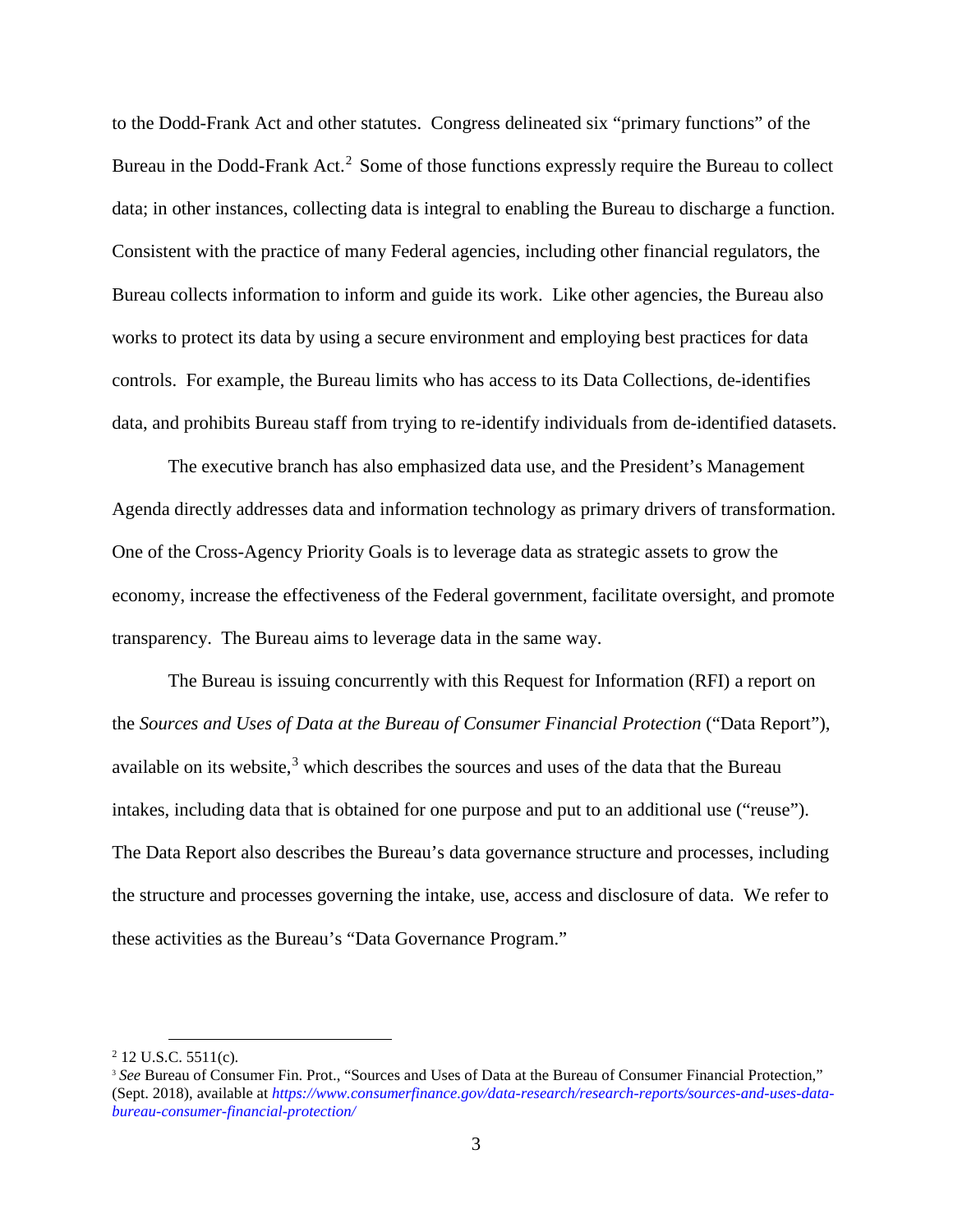This RFI seeks input on several aspects of the Bureau's Data Governance Program and its Data Collection activities to date, and suggestions for future improvements. For purposes of this RFI, we use the phrase "Data Collections" to refer to Bureau data intakes outside of the Division of Supervision, Enforcement, and Fair Lending or of the Office of Consumer Response. Data Collections include data that are collected by another agency and shared with the Bureau, data that are collected by a commercial entity and sold to the Bureau, public data that are downloaded by the Bureau, as well as instances in which the Bureau itself collects data either directly or through a contractor. The Data Report provides detailed information on the Bureau's Data Collections activities to date.

#### **Request for Information Overview**

The Bureau is using this RFI to seek public input regarding the overall effectiveness and efficiency of the Bureau's Data Collections, as well as changes that it may make, consistent with applicable law, to the Data Governance Program at the Bureau; the Bureau's Data Collection practices related to privacy; the sources, uses, and scope of information the Bureau collects; ways the Bureau should or should not reuse data collected for one purpose to inform other functions of the Bureau; ways to reduce reporting burden; changes that may assist the Bureau to more effectively meet our statutory purpose and objectives; and other activities that the Bureau could engage in to make Data Collections from financial institutions more effective and efficient.

The Bureau recently concluded a Call for Evidence in which it sought public comment, through a series of RFIs, on multiple aspects of the Bureau's work. This RFI is not intended to duplicate that work. Accordingly, the Bureau is not seeking comments on the following data or Data Collections that are addressed in other recent Bureau RFIs: 1) information collected as part of the Bureau's consumer complaint process, public complaint reporting, and the Consumer

4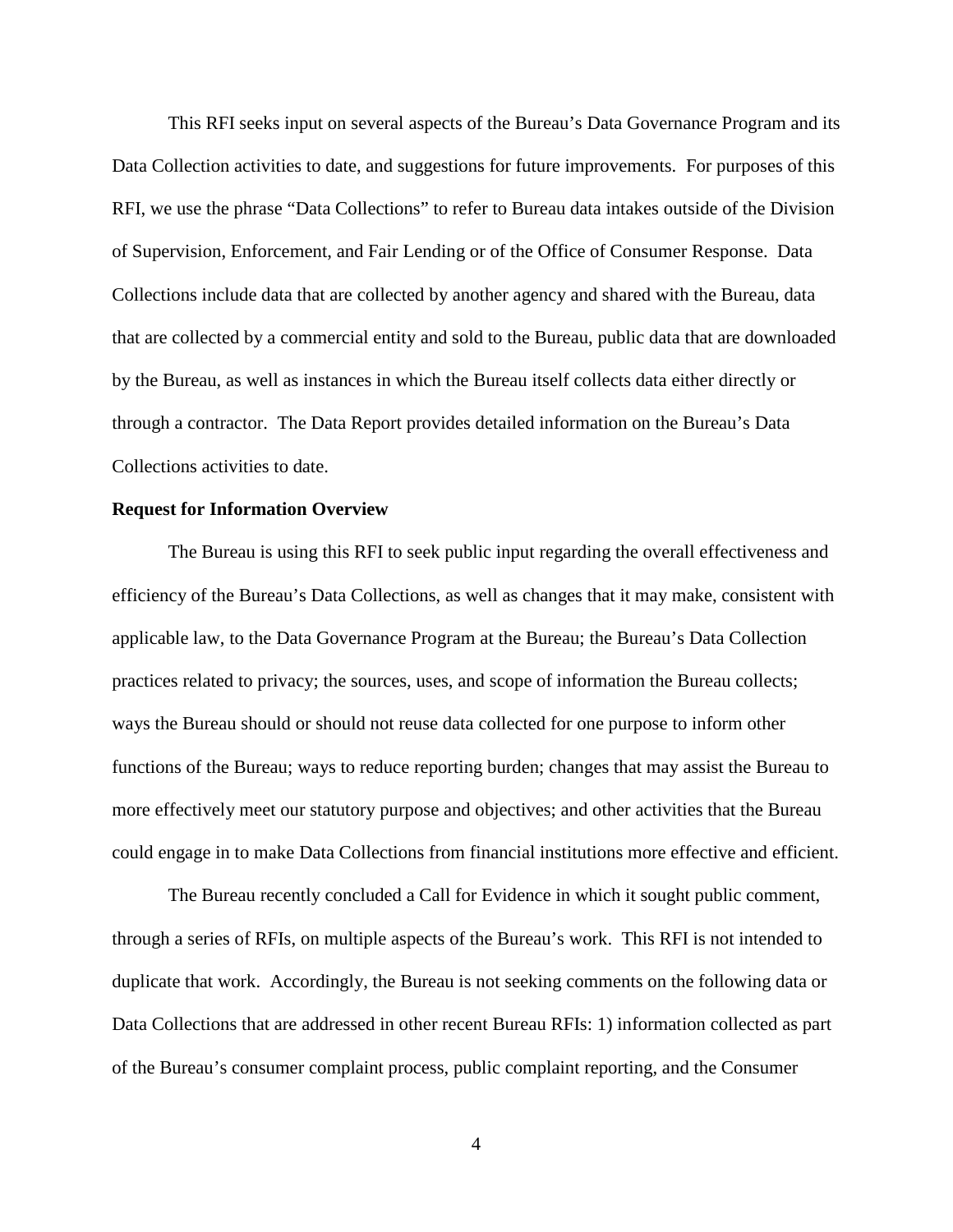Complaint Database;  $4$  2) the substance of any particular rule (for both rules the Bureau adopted and those it inherited) with separate information collection requirements;<sup>[5](#page-4-1)</sup> or 3) information collected through the Bureau's enforcement civil investigative demands (CIDs) or through supervisory activities.<sup>[6](#page-4-2)</sup> The suggested topics for this RFI (below) are not intended to cover data issues or Data Collections in those areas. The Bureau does, however, invite comments on the Bureau's reuse of data collected through consumer response and supervisory and enforcement activities.

The Bureau encourages comments from all interested members of the public. The Bureau anticipates that the responding public may include entities subject to Bureau rules, trade associations and professional services organizations that represent these entities, individual consumers, consumer advocates, regulators, and researchers or members of academia.

#### **Suggested Topics for Commenters**

To allow the Bureau to evaluate suggestions more effectively, the Bureau requests that, where possible, comments include:

• Specific discussions of any potential changes to our Data Collection processes, consistent with the laws providing the Bureau with data collection authority and the Bureau's statutory purposes and objectives, and including, in as much detail as possible, the nature of the requested change, and supporting data or other information on impacts, costs, benefits, or information concerning alignment with the processes of other agencies.

<span id="page-4-0"></span> <sup>4</sup> *See* Request for Information Regarding Bureau Public Reporting Practices of Consumer Complaint Information, 83 FR 9499 (Mar. 6, 2018); Request for Information Regarding the Bureau's Consumer Complaint and Consumer Inquiry Handling Processes, 83 FR 16839 (Apr. 17, 2018).

<span id="page-4-1"></span><sup>5</sup> *See* Request for Information Regarding the Bureau's Adopted Regulations and New Rulemaking Authorities, 83 FR 12286 (Mar. 21, 2018); Request for Information Regarding the Bureau's Inherited Regulations and Inherited Rulemaking Authorities, 83 FR 12881 (Mar. 26, 2018).

<span id="page-4-2"></span><sup>6</sup> *See* Request for Information Regarding Bureau Civil Investigative Demands and Associated Processes, 83 FR 3686 (Jan. 26, 2018); Request for Information Regarding the Bureau's Supervision Program, 83 FR 7166 (Feb. 20, 2018).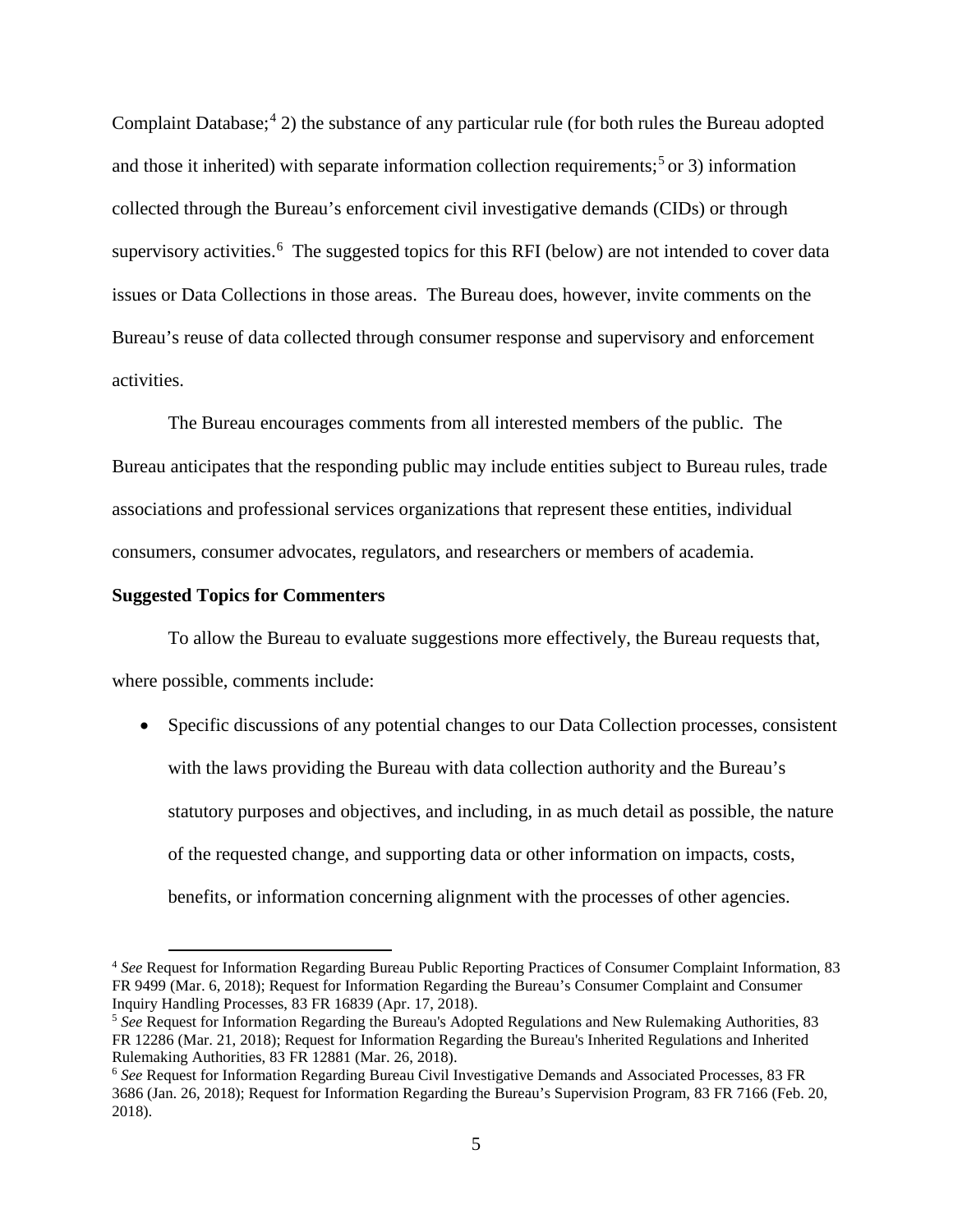• Specific identification of any aspects of the Bureau's approach to its Data Collections that are working well, and including, in as much detail as possible, supporting data or other information on impacts, costs, benefits, or information concerning alignment with the processes of other agencies.

The following sections list areas of interest on which commenters may want to focus. This non-exhaustive list is meant to assist in the formulation of comments and is not intended to restrict what may be addressed by the public. Commenters may comment on matters that are related to the Bureau's Data Collections, but do not appear in the list below. The Bureau requests that, in addressing these questions, commenters identify with specificity the Bureau's Data Collection, format, process, or delivery platform at issue, providing specific examples where appropriate. In discussing the Bureau's Data Collections to date, the Bureau also requests that commenters provide examples and supporting information where possible, as well as relevant information about how this information has been collected by an institution, by which parties, and in what ways. Commenters should feel free to comment on some or all of the questions below, but are encouraged to indicate in which area your comments are focused.

The Bureau requests that commenters note their highest priorities, where possible, along with an explanation of how or why certain suggestions have been prioritized. Suggestions will be most helpful if they focus on revisions that the Bureau could implement without changes in the law, consistent with its existing statutory authorities.

The Bureau is seeking feedback on all aspects of its Data Collections, including the following areas of interest:

- 1. Aspects of the Bureau's Data Governance Program, including:
	- a. Best practices for data governance that the Bureau should consider adopting; and

6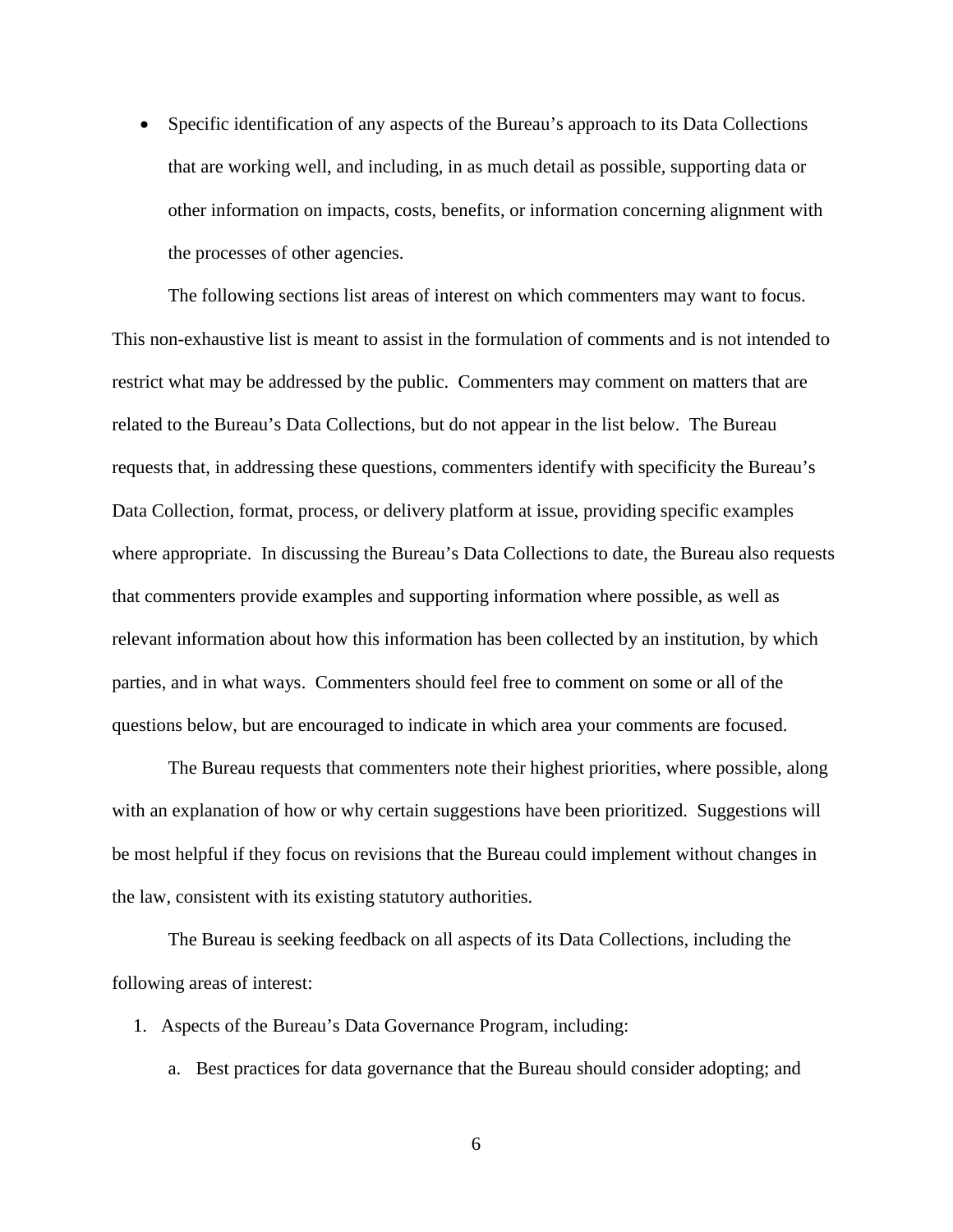- b. Additional ways that the Bureau can improve its Data Governance Program, including improvements to its processes for collecting data, managing data, and releasing data.
- 2. The Bureau's Data Collection practices related to privacy, including practices the Bureau should maintain or changes that the Bureau can feasibly make to further protect privacy without hindering the Bureau's ability to accomplish its objectives and statutory mandates. Topics may include:
	- a. Use of aggregated data, including sources of aggregated data sufficient to effectively do the Bureau's work;
	- b. Use of sampling methodologies;
	- c. Use of de-identified data and de-identification processes;
	- d. Use of direct identifiers;
	- e. Notice to consumers regarding use of data known to be related to them; and
	- f. How the Bureau's Data Collection practices related to privacy compare to other Federal agencies' practices.
- 3. Changes the Bureau should, or should not, make to the sources, uses, and scope of its Data Collections.
- 4. How and when data collected primarily for one Bureau function should, or should not, be used for other Bureau functions consistent with applicable law. Topics may include:
	- a. The use of confidential supervisory information or confidential investigation information to inform multiple functions of the Bureau;
	- b. The use of data obtained for purposes of research, market monitoring, or for assessing the effectiveness of significant rules to inform other functions of the Bureau;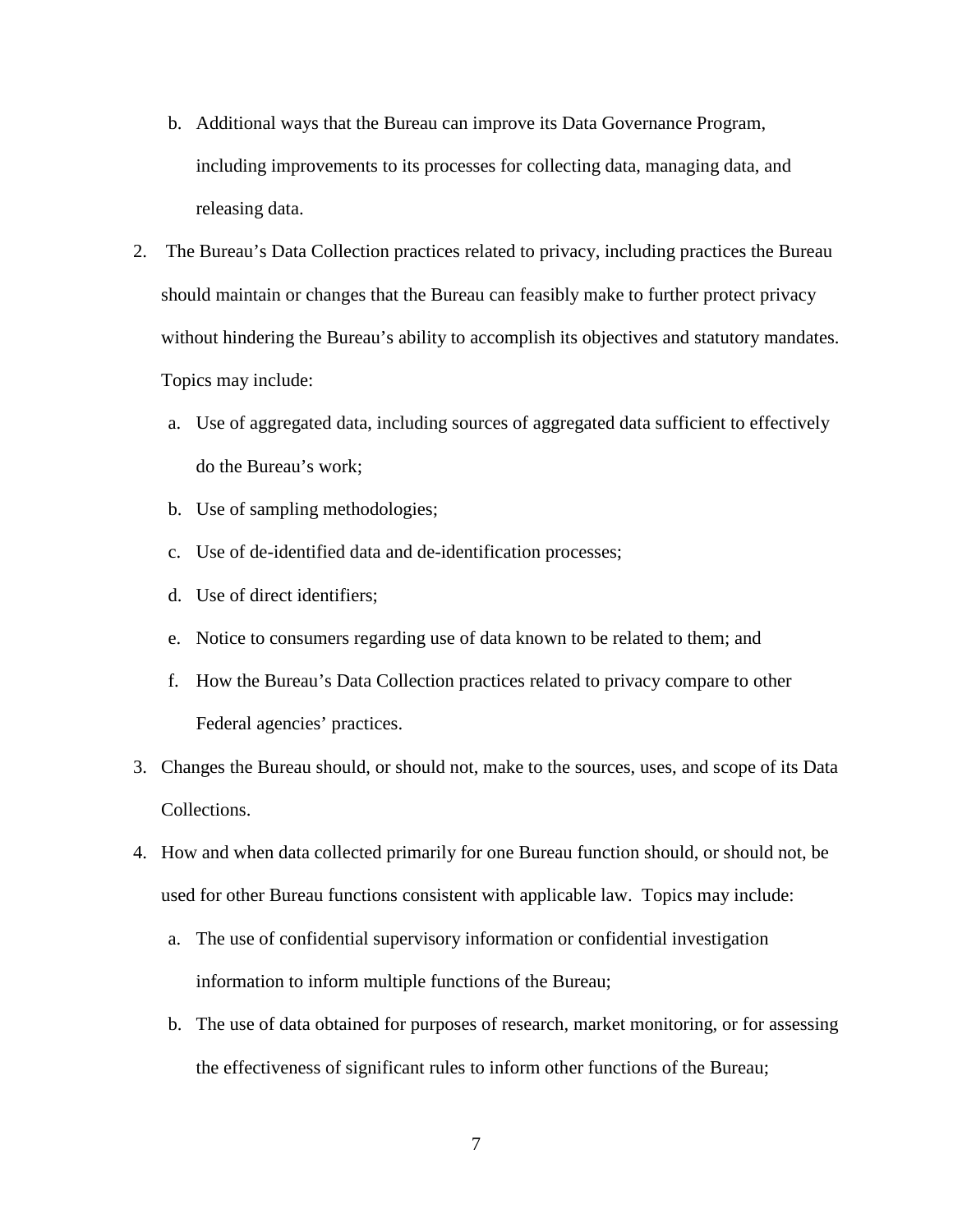- c. Reduction of burden on potential furnishers of data by use of the same data by other Bureau functions; and
- d. Other issues that the Bureau should consider when using a Data Collection for a function other than the primary function for which it was collected.
- 5. Ways to improve Data Collection processes that reduce reporting burden without hindering the Bureau's ability to accomplish statutory objectives. Topics may include:
	- a. Whether Bureau Data Collections overlap with information maintained by other governmental agencies in a way that makes it difficult or particularly burdensome for institutions to comply with Bureau Data Collections;
	- b. Whether and how the Bureau should leverage existing industry data standards for particular markets that the Bureau regulates as part of its Data Collections;
	- c. Whether Data Collection requests are aligned with how institutions maintain information or utilize current technologies;
	- d. Whether Data Collections have provided helpful insight into particular markets, and whether there are other collections that would prove more insightful; and
	- e. Ways the Bureau may interact with industry or consumer groups to gather suggestions on how to reduce reporting burden and increase the effectiveness of its Data Collections.
- 6. Changes the Bureau could make to existing Data Collections, or potential new Data Collections the Bureau could collect, consistent with its statutory authority, to more effectively meet the statutory purposes and objectives as set forth in section 1021 of the Dodd-Frank Act:
	- a. The statutory purposes set forth in section 1021(a) are:

8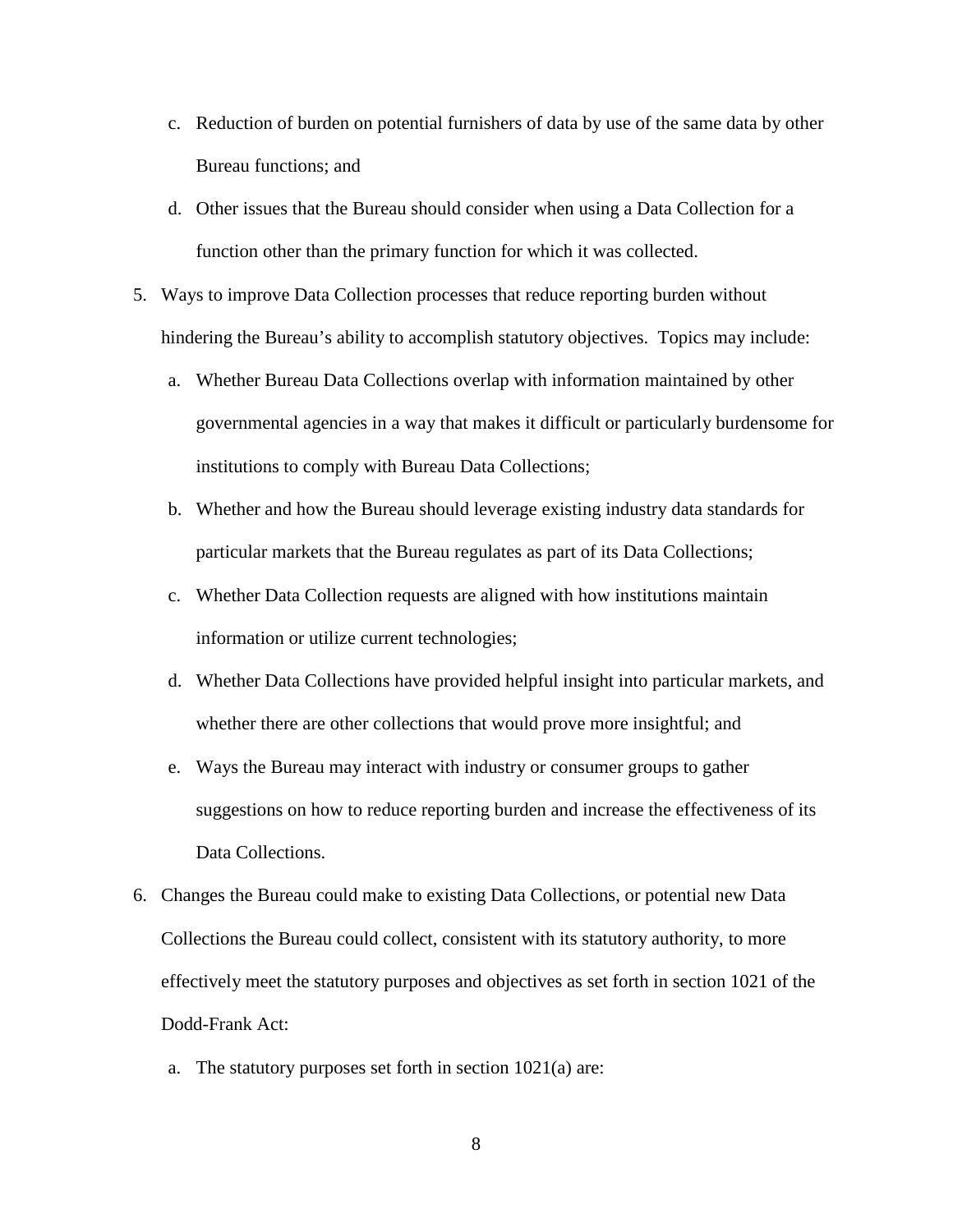- i. All consumers have access to markets for consumer financial products and services; and
- ii. Markets for consumer financial products and services are fair, transparent, and competitive.
- b. The statutory objectives set forth in section 1021(b) are:
	- i. Consumers are provided with timely and understandable information to make responsible decisions about financial transactions;
	- ii. Consumers are protected from unfair, deceptive, or abusive acts and practices and from discrimination;
	- iii. Outdated, unnecessary, or unduly burdensome regulations are regularly identified and addressed in order to reduce unwarranted regulatory burdens;
	- iv. Federal consumer financial law is enforced consistently, without regard to the status of a person as a depository institution, in order to promote fair competition; and
	- v. Markets for consumer financial products and services operate transparently and efficiently to facilitate access and innovation.
- 7. Other activities that the Bureau could engage in to make the Data Collection requests from financial institutions more effective and efficient.
- 8. Areas where the Bureau has not exercised the full extent of its Data Collection authority; where Data Collections would be beneficial and align with the purposes and objectives of the applicable Federal consumer financial laws; and/or where the Bureau can better leverage data as a strategic asset to increase effectiveness.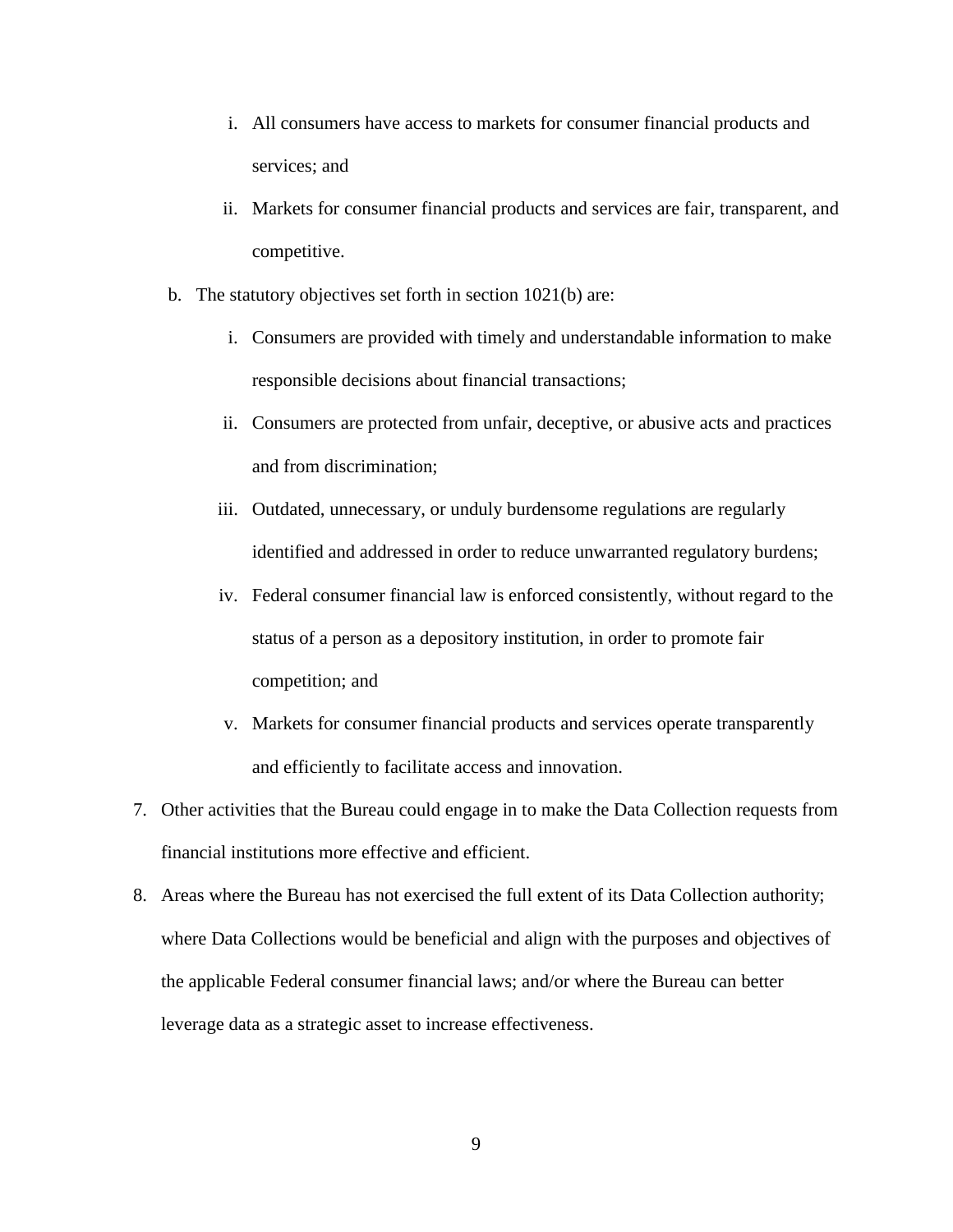**AUTHORITY:** 12 U.S.C. 5511(c); 12 U.S.C. 5492(a).